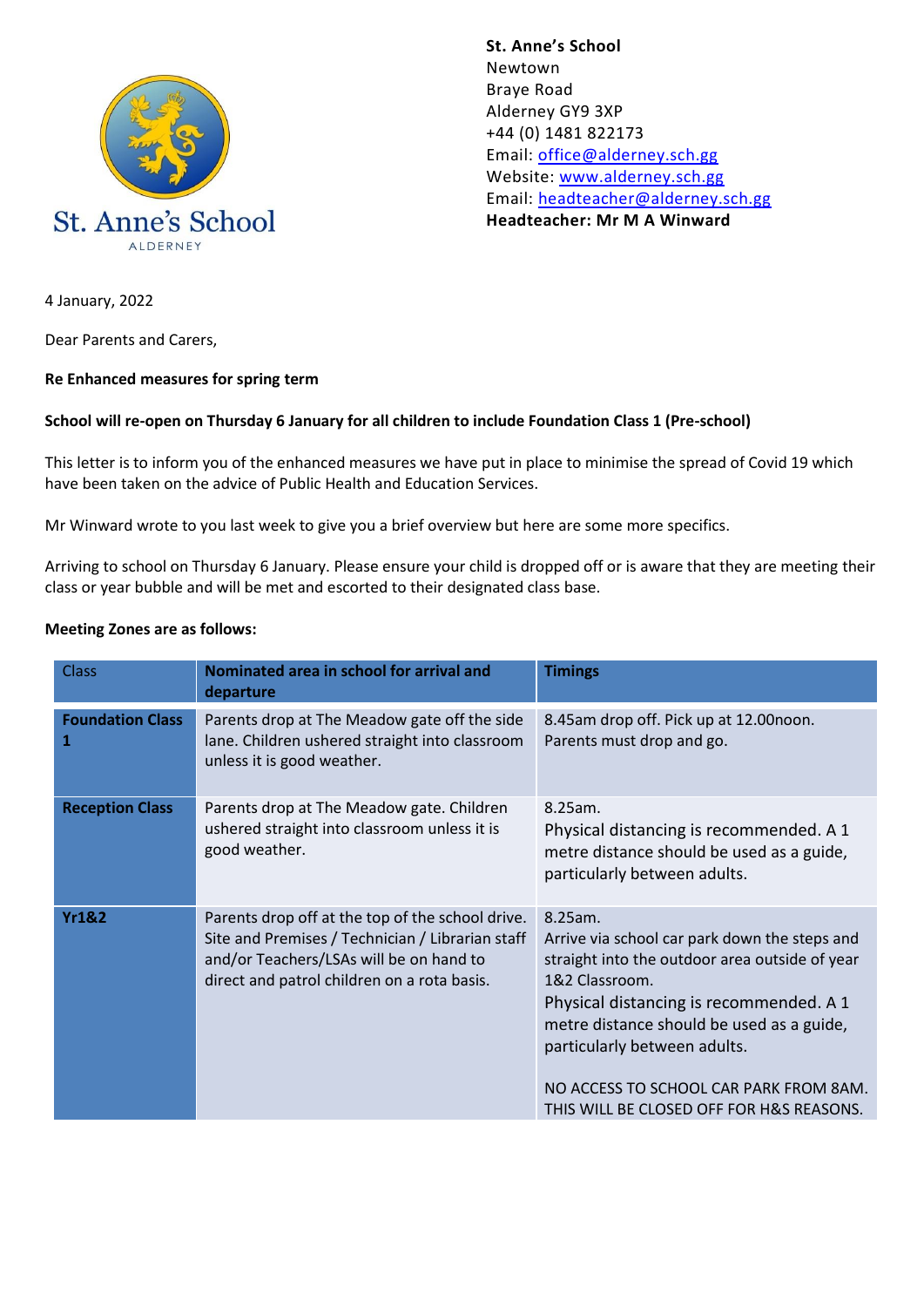| <b>Year 3&amp;4</b> | Access via senior cloakrooms entrance.                                                                                                                                                                           | 8.25am. Physical distancing is<br>recommended. A 1 metre distance should<br>be used as a guide, particularly between<br>adults. |
|---------------------|------------------------------------------------------------------------------------------------------------------------------------------------------------------------------------------------------------------|---------------------------------------------------------------------------------------------------------------------------------|
| <b>Year 5&amp;6</b> | Access via junior entrance.                                                                                                                                                                                      | 8.25am. Physical distancing is<br>recommended. A 1 metre distance should<br>be used as a guide, particularly between<br>adults. |
| Year <sub>7</sub>   | Access via D&T side door from the school lane<br>into the classroom and then through to the<br>Science<br>Room.                                                                                                  | 8.45am.                                                                                                                         |
| Year <sub>8</sub>   | Access via school car park, down passed the<br>School Office and in through the School Hall<br>side doors - pupils to walk through main<br>corridor up the steps<br>and round the stair rail to Maths Classroom. | 8.45am.                                                                                                                         |
| Year 9              | Access via school car park, down passed the<br>School Office and hall $-$ go through the<br>wooden gate into<br>the Art courtyard area.                                                                          | 8.45am.                                                                                                                         |
| Year 10             | Access via school lane (railway track end)<br>across the<br>playground, basketball court, up the steps -<br>go through the rear door to English from the<br>veranda.                                             | 8.45am.                                                                                                                         |
| Year 11             | Access via school lane (railway track end)<br>across the playground & into the Geography<br>hut                                                                                                                  | 8.45am.<br>Year 11s will not need to meet a member of<br>staff as they will go straight to classroom.                           |

# **Guidance for Teaching Bases / Breaks / Lunches**

Schools should ensure that groups of learners are kept apart within the setting as much as possible. This includes planning for staggered and segregated breaks and lunches where possible and may also include zoning areas of the site for use as social space.

| <b>Class</b>              | <b>Teaching Base</b>                                                | <b>Staff</b>                    |
|---------------------------|---------------------------------------------------------------------|---------------------------------|
| <b>Foundation Class 1</b> | Foundation Classroom 1 / Outdoor<br>area (woodland) and The Meadow. | Mrs Carre, Miss Gaudion         |
| <b>Reception Class</b>    | Reception Classroom.                                                | Mrs Costello and Miss Phillips. |
| <b>Yr1&amp;2</b>          | Year 1&2 Classroom.                                                 | Mrs Dawber and Mrs Gentle.      |
| <b>Yr3&amp;4</b>          | Year 3&4 Classroom/ Inspiration<br>Room                             | Miss Allison and Mrs Brown.     |
| <b>Year 5&amp;6</b>       | Year 5&6 Classroom                                                  | Mrs Simeone, Miss Pepper        |
| Year <sub>7</sub>         | Science Room.                                                       | Secondary staff.                |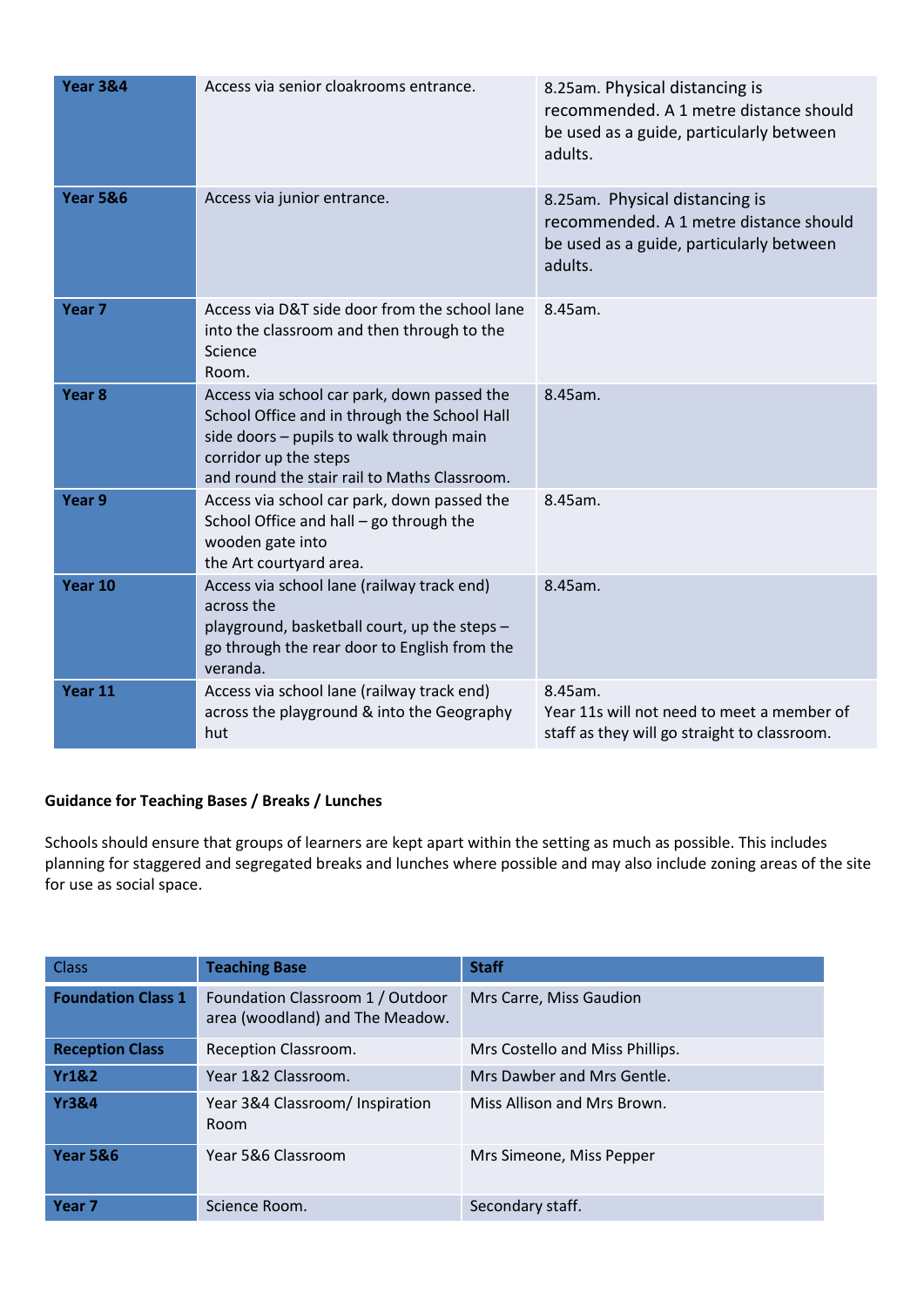| Year <sub>8</sub>                            | Maths Room.        | Secondary staff.                                                |
|----------------------------------------------|--------------------|-----------------------------------------------------------------|
| Year 9                                       | Art Room.          | Secondary staff.                                                |
| Year 10                                      | English Room.      | Secondary staff.                                                |
| Year 11                                      | Geography Room     | Secondary staff.                                                |
| <b>SEN/Complex</b><br><b>Needs Provision</b> | The Den.           | Mr Winnett, Ms Costea and Ms Smith as required<br>/ timetabled. |
| <b>Option Room 1</b>                         | IT Computing Room. | Secondary staff.                                                |
| <b>Option Room 2</b>                         | Food Room.         | Secondary staff.                                                |
| <b>Yr 10 Vocational</b>                      | Inclusion Room 1   | Secondary staff                                                 |

## **Lunches**

| <b>Class</b>           | <b>Nominated area in school</b><br>for lunch times | <b>Timings</b>                                                                                        |
|------------------------|----------------------------------------------------|-------------------------------------------------------------------------------------------------------|
| <b>Reception Class</b> | The Meadow.                                        | Eat lunch from 12.25 until 12.55 in<br>Class Room Base and from 12.55 until 1.25 playtime<br>in Zone. |
| <b>Yr1&amp;2</b>       | Upper Field by Sea Shack -                         | Eat lunch from 12.25 until 12.55 in<br>Class Room Base and from 12.55 until 1.25 playtime<br>in Zone. |
| <b>Year 3&amp;4</b>    | Basket Ball Court.                                 | Eat lunch from 12.25 until 12.55 in<br>Class Room Base and from 12.55 until 1.25 playtime<br>in Zone. |
| <b>Year 5&amp;6</b>    | Playground by the Food<br>Room.                    | Eat lunch from 12.25 until 12.55 in<br>Class Room Base and from 12.55 until 1.25 playtime<br>in Zone. |
| Year <sub>7</sub>      | Upper Field by Sea Shack                           | Playtime in Zone from 12.25 until 12.55<br>Class Room Base from 12.55 until 1.25 to eat lunch.        |
| Year <sub>8</sub>      | <b>Upper Field by Sand Pit</b>                     | Playtime in Zone from 12.25 until 12.55<br>Class Room Base from 12.55 until 1.25 to eat lunch.        |
| Year 9                 | Playground by the Food<br>Room.                    | Playtime in Zone from 12.25 until 12.55<br>Class Room Base from 12.55 until 1.25 to eat lunch.        |
| Year 10                | Basket Ball Court.                                 | Playtime in Zone from 12.25 until 12.55<br>Class Room Base from 12.55 until 1.25 to eat lunch.        |
| Year 11                | <b>Grassed Area by Music Hut</b>                   | Playtime in Zone from 12.25 until 12.55<br>Class Room Base from 12.55 until 1.25 to eat lunch.        |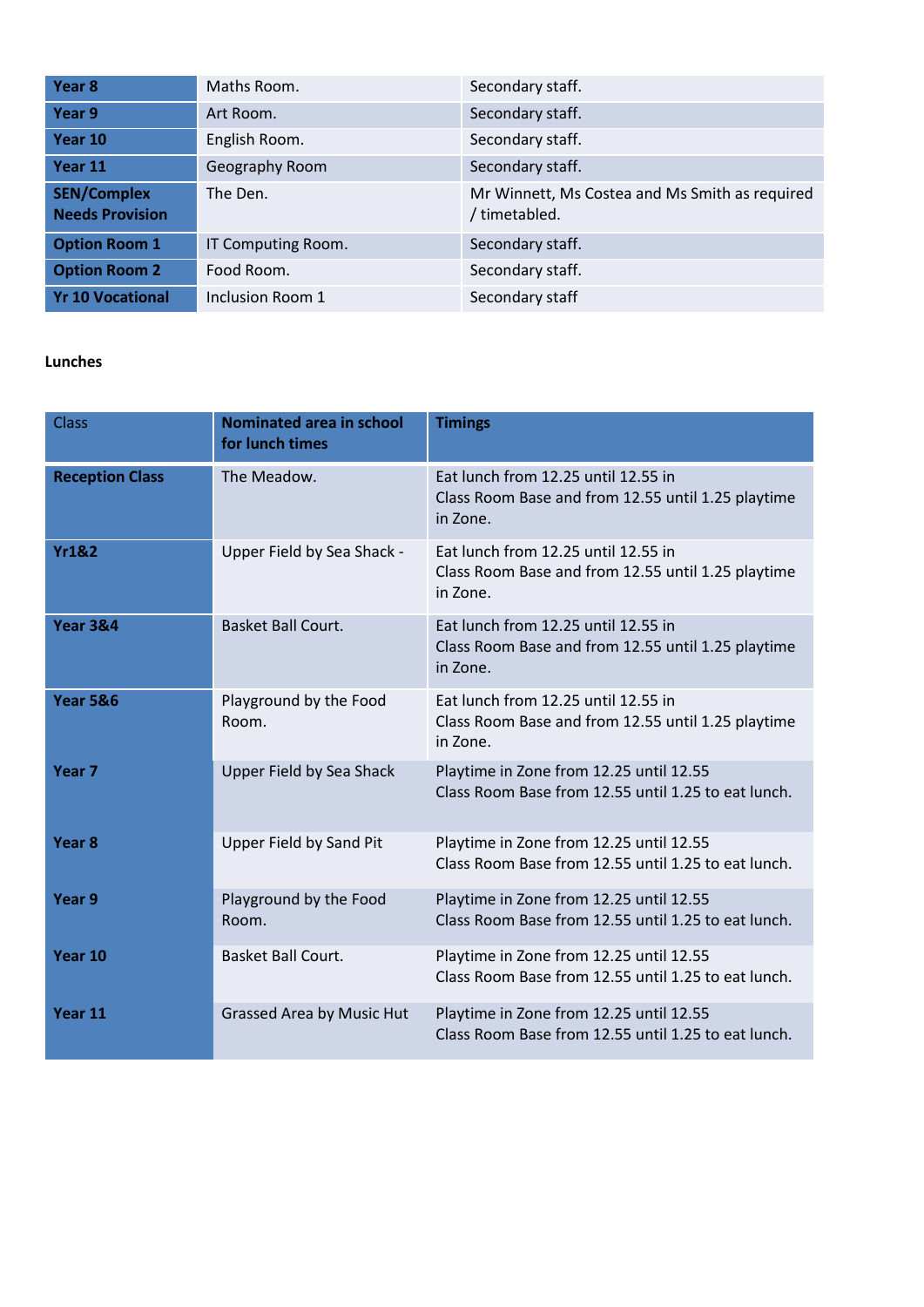## **Break Times**

| <b>Class</b>              | <b>Nominated area in school for</b><br>break / lunch times                                                                                                                                                                                                                                                                                                                                                                 | <b>Timings</b>                |
|---------------------------|----------------------------------------------------------------------------------------------------------------------------------------------------------------------------------------------------------------------------------------------------------------------------------------------------------------------------------------------------------------------------------------------------------------------------|-------------------------------|
| <b>Foundation 1 Class</b> | <b>NA</b>                                                                                                                                                                                                                                                                                                                                                                                                                  | FREE PLAY - NO TIME SPECIFIED |
| <b>Reception Class</b>    | <b>NA</b>                                                                                                                                                                                                                                                                                                                                                                                                                  | FREE PLAY - NO TIME SPECIFIED |
| <b>Group 1: Yr1&amp;2</b> | Upper Field by Sea Shack                                                                                                                                                                                                                                                                                                                                                                                                   | 10.15am-10.30am.              |
| <b>Year 3&amp;4</b>       | Basket Ball Court.                                                                                                                                                                                                                                                                                                                                                                                                         | 10.15am-10.30am.              |
| <b>Year 5&amp;6</b>       | Playground by the Food Room.                                                                                                                                                                                                                                                                                                                                                                                               | 10.15am-10.30am.              |
| Year <sub>7</sub>         | Upper Field by Sea Shack                                                                                                                                                                                                                                                                                                                                                                                                   | 10.30am-10.45am.              |
| Year <sub>8</sub>         | <b>Upper Field by Sand Pit</b>                                                                                                                                                                                                                                                                                                                                                                                             | 10.30am-10.45am.              |
| Year 9                    | Playground by the Food Room.                                                                                                                                                                                                                                                                                                                                                                                               | 10.30am-10.45am.              |
| Year 10                   | <b>Basket Ball Court.</b>                                                                                                                                                                                                                                                                                                                                                                                                  | 10.30am-10.45am.              |
| Year 11                   | Grassed area by Music Hut                                                                                                                                                                                                                                                                                                                                                                                                  | 10.30am-10.45am               |
| <b>Toilets</b>            | Foundation class 1- Use of their own<br>$\bullet$<br>Reception class- as above<br>$\bullet$<br>Year 1 & 2- as above<br>$\bullet$<br>Year 3 & 4- Porta Loos<br>$\bullet$<br>Year 5 & 6- Porta Loos<br>$\bullet$<br>Year 10- All access toilet (next to the Library)<br>$\bullet$<br>Yr 7 & 8- Junior Toilets<br>Yr 9 & 11- Senior Toilets<br>$\bullet$<br>NB- All primary classrooms have additional handwashing facilities |                               |

## **Learning Outside the Classroom (LOtC)**

Consideration should be given to having lessons outdoors as much as possible, weather permitting. This should be applied not only to physical activities but to other subjects as well. Where children or young people are often likely to be outside, it is important to ensure they all have weather appropriate clothing for the season. Please send in wellies or spare outdoor shoes for all children.

| <b>Class</b>              | Access to outside teaching space                             |
|---------------------------|--------------------------------------------------------------|
| <b>Foundation 1 Class</b> | $\checkmark$                                                 |
| <b>Reception Class</b>    | $\checkmark$                                                 |
| <b>Group 1: Yr1&amp;2</b> | $\blacktriangledown$                                         |
| <b>Group 2: Yr1&amp;2</b> | Grassed area by the Music Hut.                               |
| <b>Year 3&amp;4</b>       | Side door to classroom / Basket Ball Court.                  |
| <b>Year 5&amp;6</b>       | Side door to classroom / Playground by the Food Room.        |
| Year <sub>7</sub>         | Playground by French Room.                                   |
| Year <sub>8</sub>         | Down the fire exit in and around the ramp area.              |
| Year 9                    | Courtyard to Art Room.                                       |
| Year 10                   | Veranda to English Room.                                     |
| Year 11                   | Grassed area by Music Hut – to be negotiated with teacher/s. |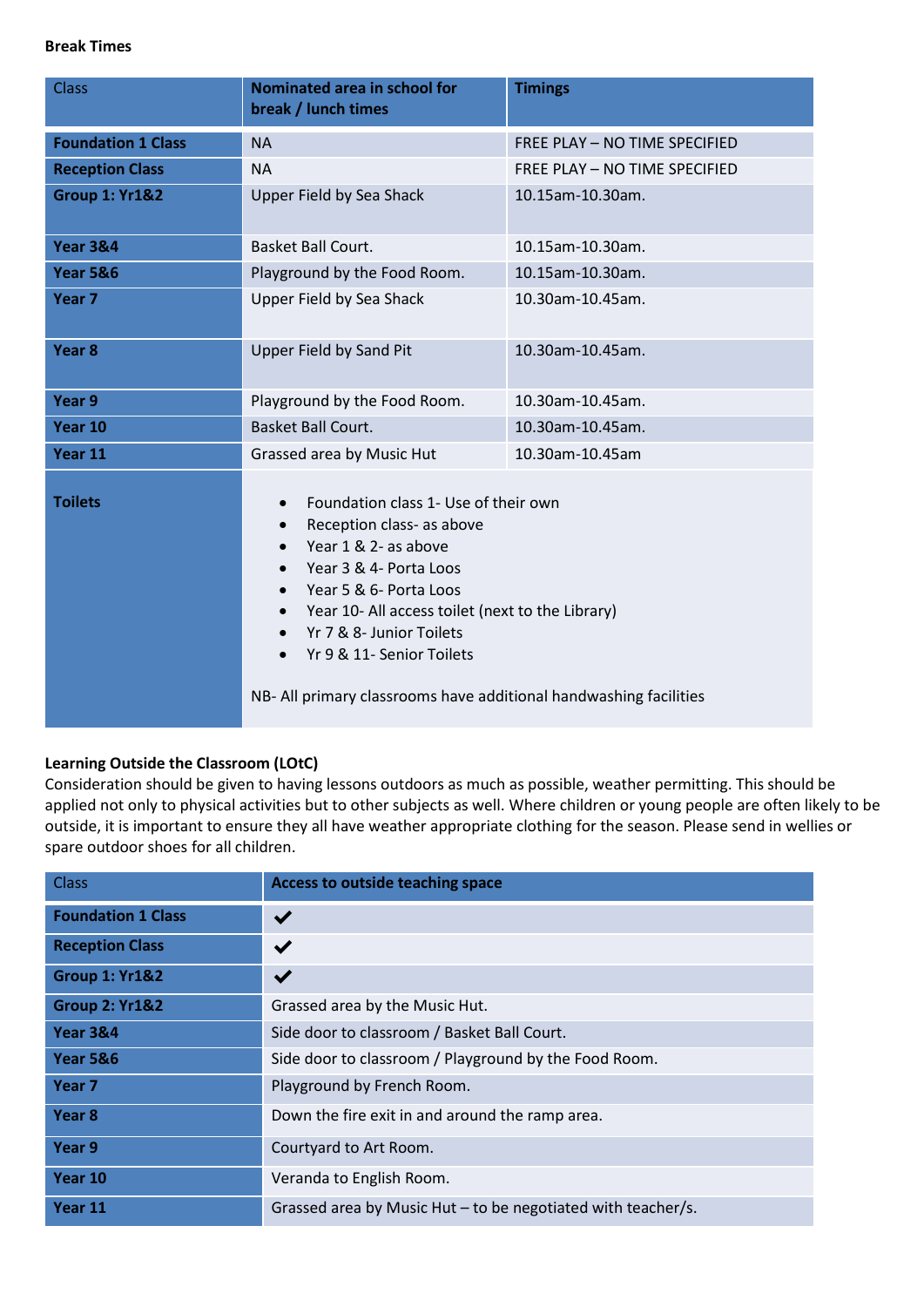### **Mental Health & Well-Being**

Staff will seek to give:

- ◆ opportunities for children and young people to talk about their concerns
- $\triangledown$  opportunities for one-to-one conversations with trusted adults where this may be supportive
- ◆ some refocused lessons on relevant topics, for example, mental wellbeing or staying safe
	- $\blacktriangleright$  other enriching developmental activities

#### **Equipment**

Children and young people **are encouraged** to bring in their own equipment wherever possible, including pens and pencils. For primary classes **(only)** we can provide individual sets of equipment for learners who may not have their own resources available.

### **Homework**

Homework and reading books will operate as per usual.

## **FAQ's:**

## **Facemasks**

Face coverings must be worn by staff and Year 7-13 and at the College of Further Education in areas where physical distancing between is not possible (for example, when moving around in corridors and communal areas). Masks are also strongly recommended (but not mandatory) in secondary and post-16 classrooms and teaching spaces where distancing is not possible. Where staff and students wear face coverings during lessons, breaks should be built into the day so that students and staff are not wearing masks for extended periods and can take them off safely

In primary schools face coverings must be worn in situations indoors where physical distancing between **adults** in settings is not possible. Primary school students who are able to tolerate wearing a face covering and want to, should be supported to do so

PLEASE SUPPORT THESE MEASURES WHERE NECESSARY BY SENDING YOUR CHILD TO SCHOOL WITH A FACE COVERING

## **School Transport**

Wherever possible journeys to school should support and enhance **active travel** choices. Children, young people and staff should be encouraged to cycle, walk or travel by car if at all possible. Learners travelling to school should avoid the use of public transport wherever possible – this includes school buses. Bus travel will operate for those children who cannot get to school any other way. Ventilation on buses will be prioritised by providers.

## **Extra-curricular Clubs & Activities**

There will be no extracurricular clubs and activities running for the time being.

# **Testing**

Public Health have requested that all children and young people over the age of 12 months undertake a lateral flow test on the first three mornings that they are back in an education setting following the Christmas break. Additionally, advice has been issued to parents that they may wish to consider an LFT on the morning before they return to an education setting. This back to school testing programme is also supported by an ongoing surveillance programme with all staff, primary school, secondary school, and post 16 students being asked to undertake a daily lateral flow on Tuesdays and Thursdays. **In Alderney**, LFTs are available from the Welcome Team at the Harbour on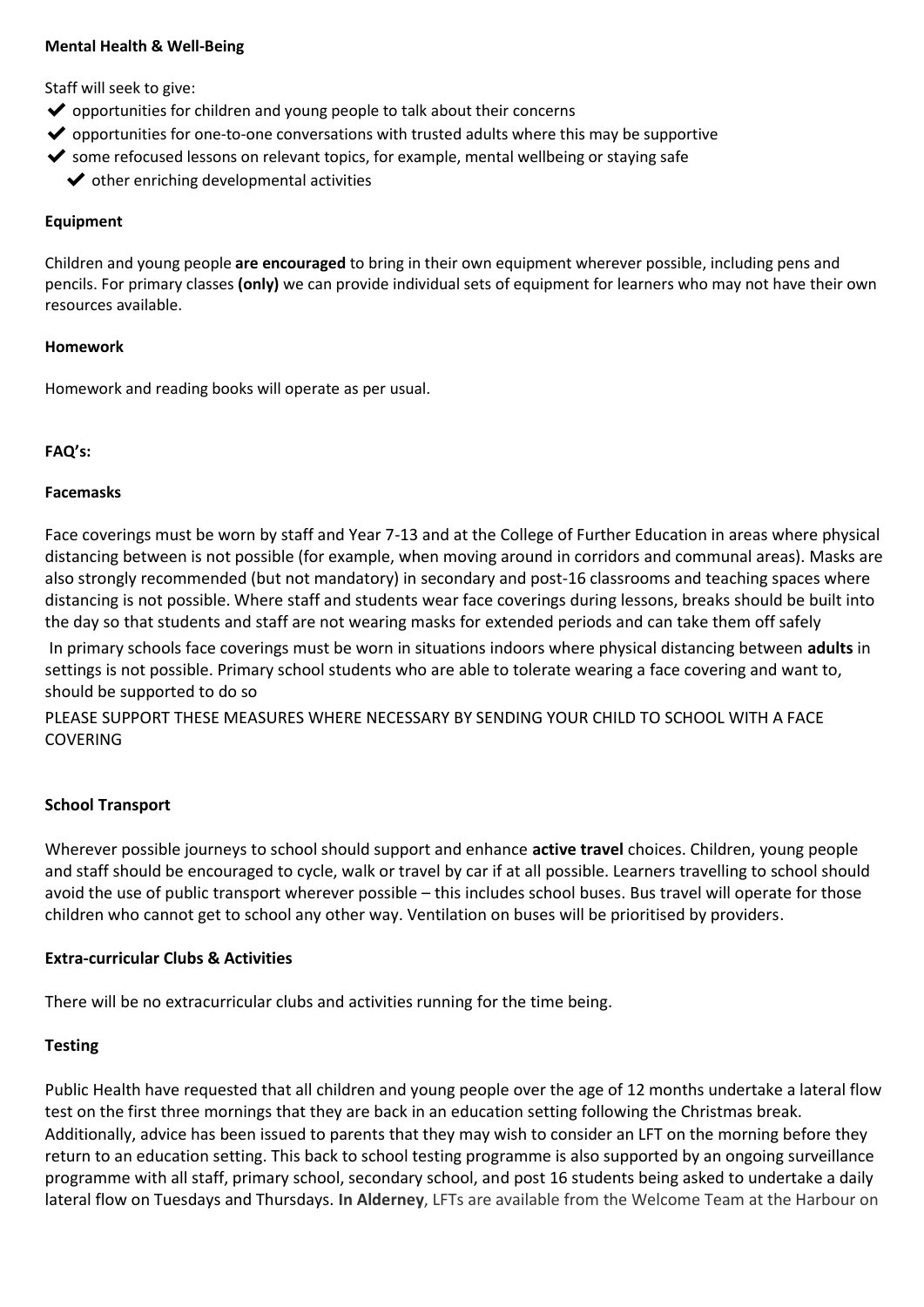Monday-Friday from 9:00am - 10:30am and 1:30pm - 2:30pm and from the Charity Shop in town. School will also receive a delivery of LFTs when term begins

# **The Music Service**

All lessons will continue as normal with staff visiting schools as they normally do and following guidance on distancing, ventilation and face masks.

# **PE & Uniform**

All PE lessons will continue as normal with staff following guidance on good ventilation and distancing to minimise contact between pupils. Pupils will be required to wear school uniform to school however in these winter months we will permit students to wear jumpers / PE hoodies / coats during lessons. For Secondary pupils, on the days where they are timetabled for PE, they can attend school in their PE kits.

Finally, whilst we recognise this type of learning and changes to routine are not ideal we would ask for your support in encouraging your son/daughter to assist members of staff at this time in managing the enhanced measures required to keep children, young people and staff safe. Please also note that we are currently impacted by reduced staffing levels due to the current rise in cases on our island and would ask that you bear with us with any queries you may have over the coming days and we will aim to get back to you as quickly as possible.

Yours sincerely,

Delor

Mrs Wendy Wilson **Deputy Headteacher**